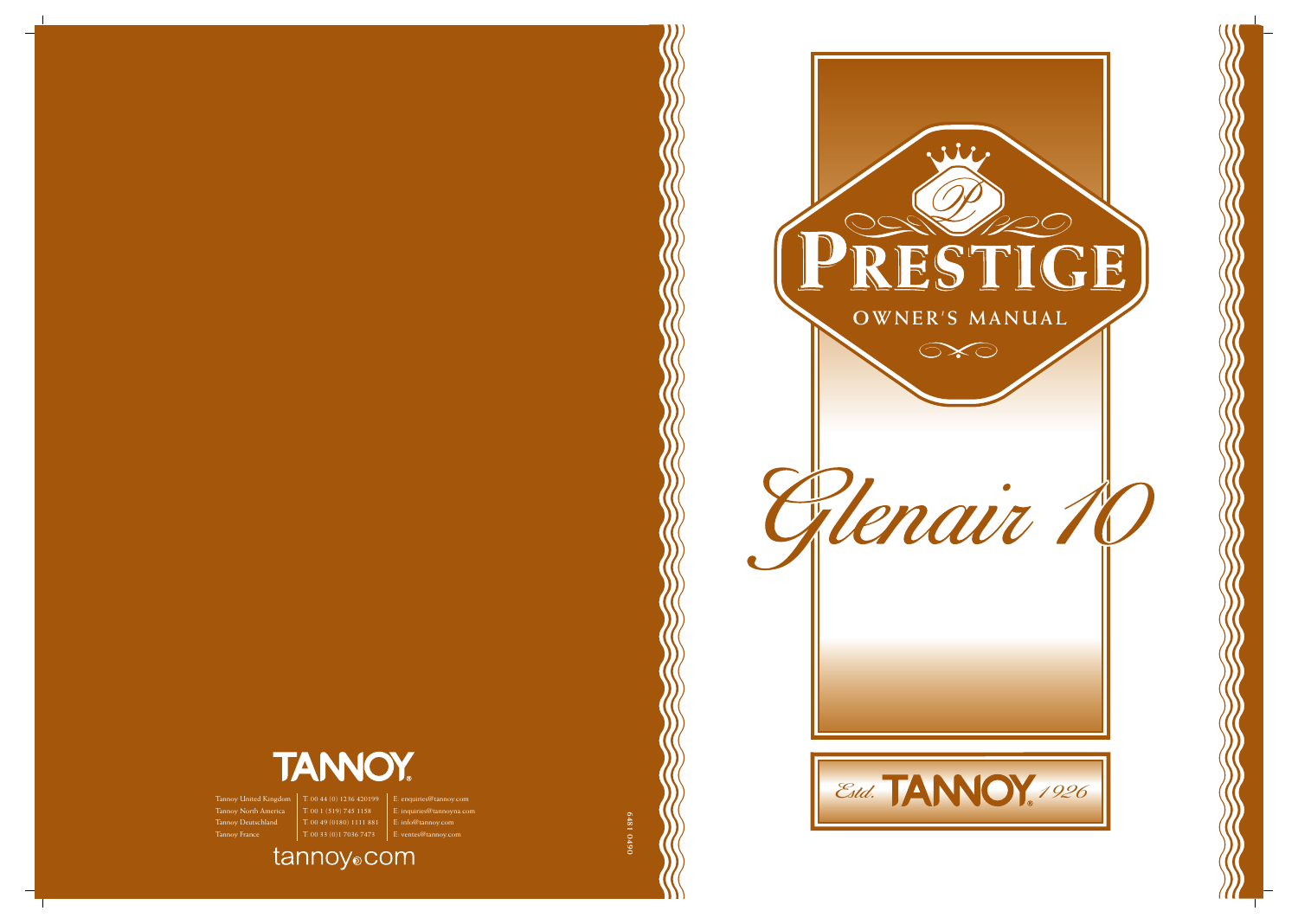Glenair 10

In combining the best of traditional crafts with the latest production and design skills, Tannoy presents the Glenair 10 loudspeaker. The Glenair 10 embodies the Tannoy philosophy and brings a fresh modern approach to our Prestige range of loudspeakers. Cabinets incorporating selected hardwoods are hand finished to a standard that is unsurpassed.

The Glenair 10 is a truly special loudspeaker. The high performance driver is the latest version of our famous 10" Tannoy Dual Concentric™, and includes a multi-fibre paper pulp cone and fabric surround for natural midrange and well defined bass. The high frequency section incorporates Tannoy Tulip Waveguide™ technology, giving a true to life performance. The driver is installed in a damped birch-ply cabinet with cherry veneers and solid wooden mouldings. Silver-plated Van den Hul wiring is used throughout to minimize losses and improve clarity. The carefully optimized crossover includes low loss inductors and special audio grade capacitors.



Tannoy - A Short History

In the early days of broadcasting radio sets needed both low and high voltage DC power and this had to be supplied by batteries. The lead acid batteries commonly used in the radio equipment of the time therefore needed regular recharging.

In London, in 1926, Guy R. Fountain perfected a new type of electrical rectifier with the aim of designing a charger more suitable for use in the home. His rectifier consisted of two dissimilar metals held in a special electrolyte solution;

one was Tantalum and the other an alloy of Lead. So successful was this invention that Guy Fountain founded a British company by the name of Tannoy. a contraction of the words 'Tantalum' and 'Alloy', and this brand name soon became internationally renowned and highly regarded in all aspects of sound reproduction.

Early experiments with moving coil loudspeakers with DC energised magnets proved to be the company's first foray into the field of loudspeaker technology. A discrete two-way loudspeaker system followed in 1933 and shortly after a range of microphones and loudspeakers capable of high power handling. These developments led the company to become world famous in the field of public address and sound distribution, with countless prestigious installations completed in subsequent decades. So much so that the Oxford English Dictionary adopted the word Tannoy as the generic term for a PA system.

Examine all packing material and inspect the carton for signs of external damage. If there is evidence of excessive mishandling in transit, resulting in damage to the loudspeaker, inform the carrier and supplier immediately. Always keep the packing in such circumstances for subsequent examination.

Tannoy has always been at the forefront of the communications revolution, developing its own equipment and production technology. The company has built up a fund of knowledge and experience, which has proved invaluable in the development of loudspeakers for an exceptionally wide range of applications. The famous Tannoy Dual Concentric™ loudspeaker driver principle was created and developed under Guy Fountain's direction in the late 1940's. It is still highly regarded by music enthusiasts, recording facilities and broadcast studios, worldwide due to its unique point source dispersion properties. Due to the complex design, where the high frequency unit is mounted behind, and concentrically with, the low frequency unit, the low and high frequencies are fully integrated at source. It is this feature that gives the Dual Concentric™ driver such unique sound reproduction qualities.

Guy Fountain retired in 1974 but the Tannoy Company maintains his philosophy and, as such, remains dedicated to the accurate and realistic reproduction of music for those enthusiasts and audio professionals around the world.

The Tannoy Research and Development team has continued to refine the innovative Dual Concentric™ principle. Using the latest design and material technologies, with sophisticated circuit techniques in crossover design; Tannoy has produced a loudspeaker system with superb reproductive capabilities and exceptionally wide dynamic range.

Tannoy is now part of the TG Group, whose goal is to design, produce and distribute the best engineered, most recognised and respected **2** brands of audio products in the world.

**3**

# Initial Positioning

Screw the four carpet piercing cones to each cabinet to ensure stability and best sound quality. These are designed to avoid damage to the carpet, but for bare wooden floors, they should rest on the metal cups provided.

Locate the loudspeakers so that the favourite listening position is approximately 15° from the axes of the cabinets. The axes of both cabinets should intersect at a point slightly in front of the listening position. Remember that the proximity of the loudspeakers to walls and corners will affect the sound. Some experimentation will probably be needed to fine-tune the stereo image depth and low frequency sound quality. Close-to-wall positions - and room corners more so - have the effect of increasing very low frequency sound energy. Reflective adjacent walls may upset the stereo image by causing unwanted reflections.

The loudspeakers are designed to be used at least 1m from any sidewall or reflective surface and at least 0.5m away from a rear wall. Only in this position will their exceptional stereo image depth capabilities be realised.

# Unpacking Instructions

After opening the carton and folding the end leaves out of the way, remove the packing cushion to reveal the plinth and bottom of the loudspeaker. Locate the bag containing the four mounting cones and cups. Turn the loudspeaker over so that the cabinet now stands on the floor inside the carton. Lift the carton upwards to reveal the loudspeaker.

Tannoy strongly suggests that you store the complete packaging set for possible future use.



# Amplifier Matching

# Consult the product specification page as this clearly shows the acceptable power range for amplifier matching to your speakers. The



high peak power handling of Tannoy loudspeakers permits responsible use with more powerful amplifiers - please read the Warranty.

As with all loudspeaker systems, the power handling is a function of voice coil thermal capacity. Care should be taken to avoid overdriving any amplifier, as this will cause output overload resulting in 'clipping' or distortion within the output signal. This, if done for any extended period, will cause damage to the speakers.

Generally an amplifier of higher power that is running hard, but free of distortion, will do less damage to the loudspeaker than a lower power amplifier continually clipping. Remember also that a high powered amplifier running at less than 90% of output power generally sounds a great deal better than a lower powered example struggling to achieve 100%. An amplifier with insufficient drive capability will not allow the full performance of the loudspeakers to be realised.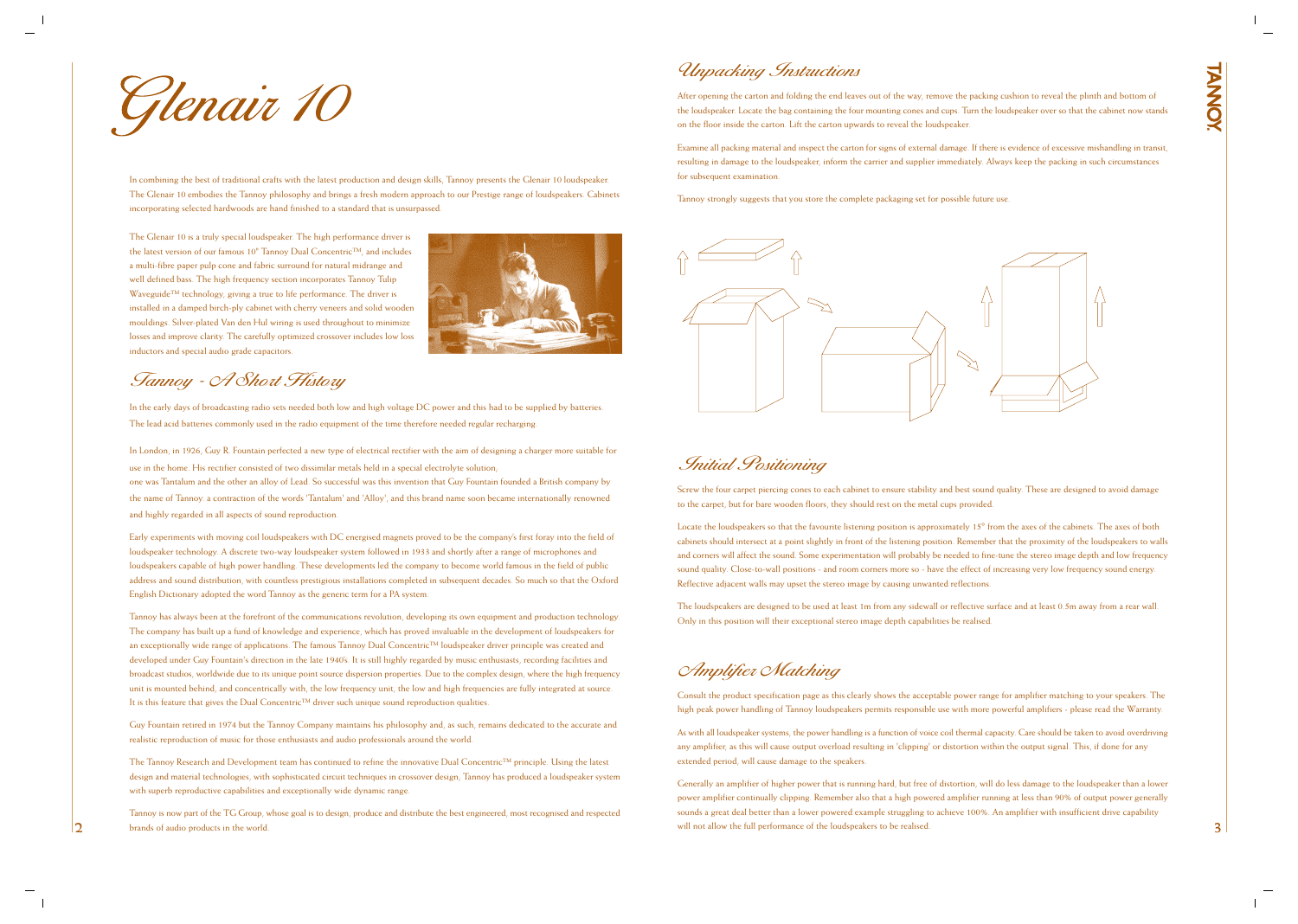

To avoid potential damage to your loudspeaker, ensure that the amplifier is switched OFF prior to connecting or disconnecting any cables. Before switching on double check that all connections are secure and that polarity is correct.

#### **CONNECTION IN SINGLE WIRE MODE**

• Without removing the link plates on the terminal panel, start with the red (positive) lead. Fit this into the red (positive) high frequency (HF) terminal on the loudspeaker. To do this, loosen the terminal nut sufficiently to allow insertion of the cable and then re-tighten

- the terminal nut finger-tight.
- The cable at the other end of the lead should be connected to the red (positive) terminal on the amplifier.
- Repeat this operation for the black (negative) HF terminal, and connect to the black (negative) terminal on the amplifier.
- Repeat the whole operation for the other loudspeaker.
- Choosing the HF terminals for single wire mode has been found to give the best sound quality.

Select a signal source, such as a CD player; switch on the amplifier and slowly turn up the volume control to check that both loudspeakers are reproducing bass and treble information.

# Connecting your Loudspeakers

Always use the best quality of cable available within your budget. High quality audio signals passing from the amplifier to the loudspeaker are unusual in their demands on the cable. Wide dynamic range and frequency bandwidth information has to coexist with the ability to transmit peak currents of at least 10 amps, without incurring any loss or signal impairment. This explains why the sound quality of the information reproduced by the loudspeakers is so dependant on the physical properties of the cables connecting them to the amplifier.

 $\mathscr{D}$ Chenair

# Cable Choice

In order to take advantage of the driver earthing feature within Glenair 10 and to optimise performance further, use a shielded or screened loudspeaker cable. The screening termination should be connected to the earth or 'ground' (green) terminal on the loudspeaker and to the ground or earth connection on the amplifier.

Alternatively if you are not using a screened loudspeaker cable but wish to utilise the earthing facility, run a single cable between the earth or 'ground' (green) terminal on the loudspeaker to the earth (ground) connection on the amplifier.

# Terminal Panel



#### LINKS IN PLACE

'EARTH' **CONNECTION** ON AMPLIFIER (OPTIONAL)

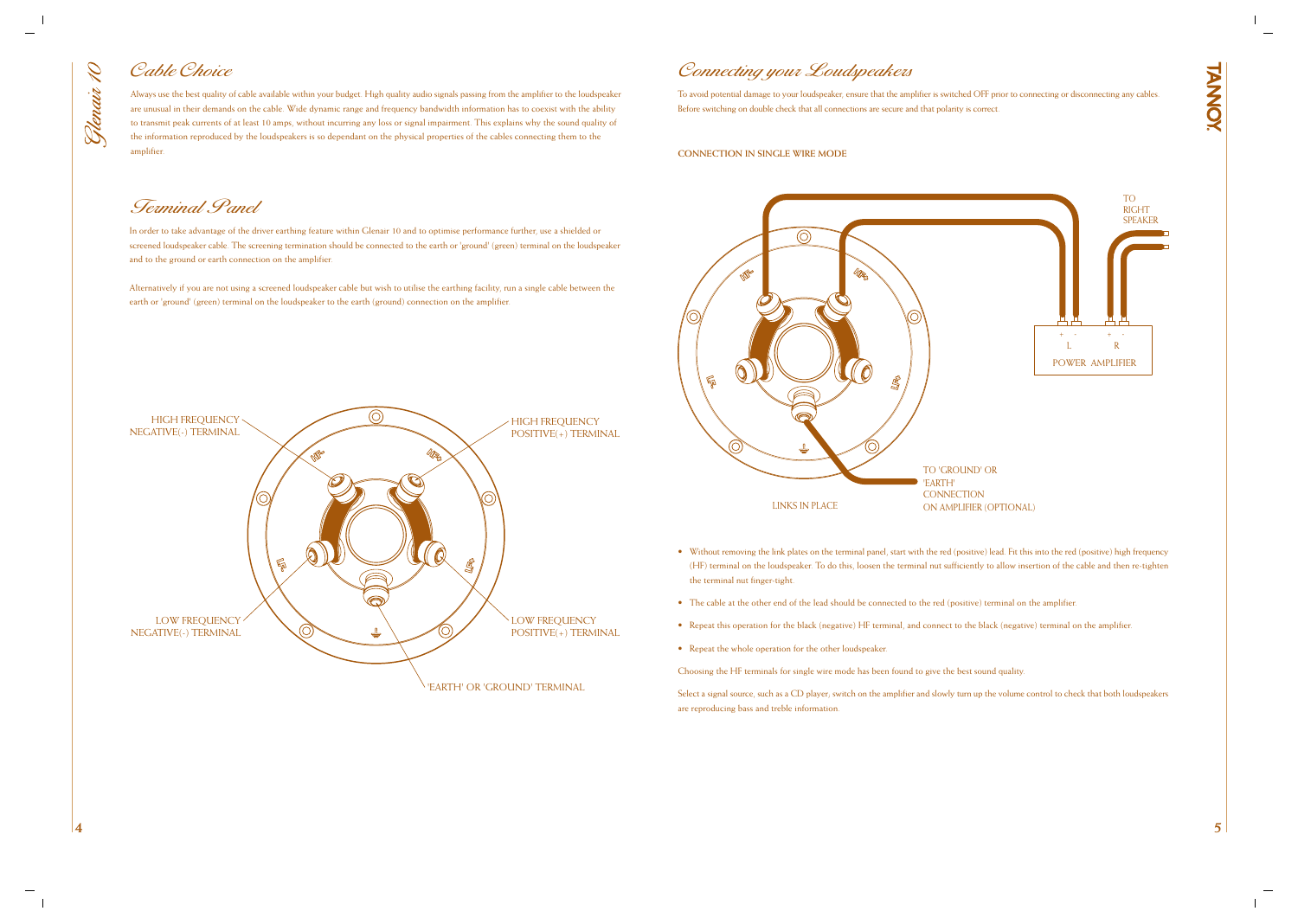**CONNECTION IN BI-WIRE MODE**

 $\mathscr{D}$ 

Glenair

Please note in bi-wire mode that the link plates should first be removed.

Twist the Left LF- (negative) and the HF- (negative) cables together and connect them to the amplifier Left channel negative terminal marked - (minus) or coloured black. At the loudspeaker end connect the cables labeled Left LF+ and Left LF- to the left hand loudspeaker LF terminals, ensuring that you note the polarity markings on the cable sheathing.

Then proceed to connect the Left HF+ and Left HF- to the HF terminals on the same loudspeaker.

- Be sure that the amplifier is switched OFF and then prepare the two sets of cabling for each 'side' of the system separately. Measure and cut four lengths of cable, two per speaker. Label two of the cable lengths Left LF and Left HF (low frequency and high frequency) then repeat this process for the right pair.
- If your amplifier is not equipped with separate output terminals for bass and treble information then, at the amplifier end of the cables, twist the Left LF+ (positive) and the Left HF+ (positive) together. Connect these to the amplifier Left channel positive terminal marked + (plus) or coloured red.

• Repeat this process to connect the right hand loudspeaker to the amplifier right channel output, once again ensuring that polarity is correct throughout.

Switch the amplifier on with the volume control set at its lowest setting. Select a favourite source and slowly turn up the volume to a low level. Check that bass and treble information is being reproduced from both speakers- if not, switch off the amplifier and recheck the connections.

Š/ 'EARTH'





#### **CONNECTION IN BI-AMP MODE**

maintained throughout.

other, the treble information.

#### **CONNECTION OF EARTH OR 'GROUND' LEAD**

earth or ground (green) terminal on the loudspeaker and to the ground or earth connection on the amplifier.

earth terminal on the loudspeaker and the amplifier, such as the Tannoy TLC cable.

LINKS REMOVED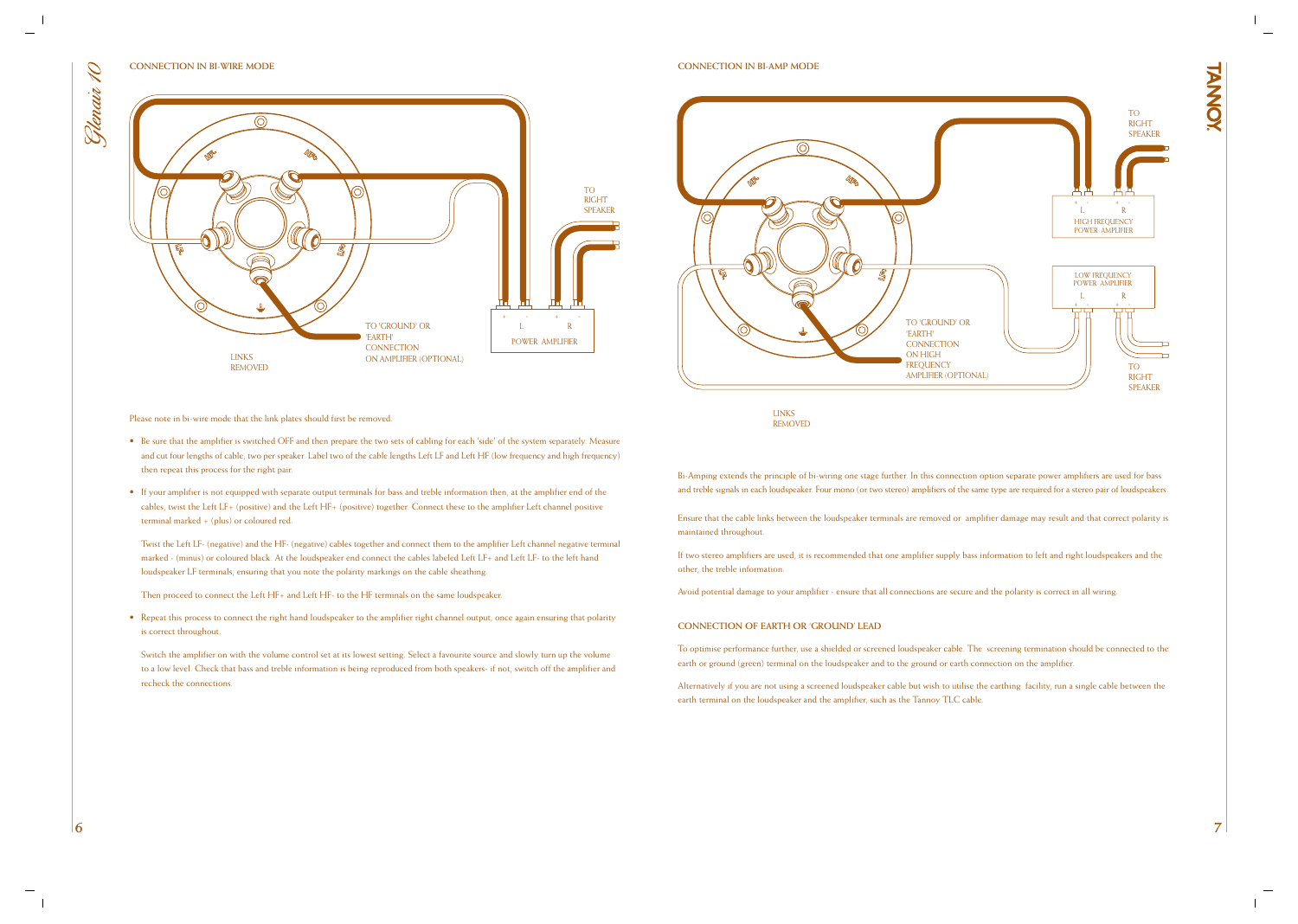Special acoustically transparent cloth is used in the grille assembly. However for the very best performance, you may wish to remove the grilles.

To do this, unscrew the brass knob from the rear of the cabinet, and screw it into the threaded insert at the bottom of the grille assembly. Pull gently outwards and lower the grille, so that it clears the lip at the top of the cabinet.

# Grille Removal

Loudspeaker drive units contain large magnets. These are capable of generating a substantial magnetic field extending a considerable distance beyond the sidewalls of the speaker enclosure. This field can cause picture distortion if the speakers are placed too close to a CRT television or monitor.

For this reason, Glenair 10 should be placed no closer than 1.5m to a television or monitor.

# Proximity to Televisions & Monitors

Like all loudspeakers, the drive unit in your Tannoy Glenair 10 a while to reach optimum performance, as the stresses in the materials relax - especially in the suspension system. For this reason, it is beneficial to run the system at fairly high levels at normal room temperature, for approximately 20 hours to achieve best results.

Running In

The low frequency section of the Dual Concentric<sup>™</sup> driver has exceptional power handling and dynamic range. The low frequency cone piston is produced from selected multi-fibre paper pulp. This is specially treated to absorb internal resonance modes.

One of the unique advantages of the Tannoy Dual Concentric™ principle is that the low and high frequency sound radiation is generated on the same axis. The high frequency unit is mounted behind, and concentrically with, the low frequency unit. High frequency sound radiates from the centre of the low frequency unit through a carefully designed high frequency exponential horn. Low and high frequencies are therefore fully integrated at source. It is this feature that gives the Dual Concentric™ driver such unique sound reproduction qualities.

**8 9** The treated fabric surround is designed to correctly terminate the moving cone and provide optimumcompliance and linearity at large excursions. The cone piston is driven by a high power motor system consisting of a single layer copper ribbon coil suspended in a precision magnetic air gap. The coil is wound with a special high temperature adhesive system and individually cured to ensure reliable operation at high peak power inputs. The shape of the low frequency cone is arranged to provide optimum dispersion of audio frequencies at both the high and low ends of the spectrum. The cone flare continues the high frequency horn profile to ensure a smooth transition at the crossover point.

There are other significant benefits. The high frequency unit does not obstruct the low frequency unit in any way (a unique feature when compared with other so called coaxial systems). Polar dispersion of sound is symmetrical in both horizontal and vertical planes. By careful crossover network design the virtual acoustic sources of the high and low frequency units can be made to occupy the same point on the axis. Therefore the total sound appears to emanate from a single point source located slightly behind the drive unit. This means that the loudspeakers, when fed from a high quality stereo source, can recreate a full and accurate stereo image.

The Low Frequency Section

The high frequency driver consists of a wide dynamic range compression unit giving superb transient performance with a smooth uncoloured response. The compression unit feeds acoustic power through a phase compensating device, the Tannoy Tulip Waveguide ™, to the throat of the acoustic horn. This horn provides an acoustic impedance transformation to match the compression unit radiation into the listening environment.

A aluminium alloy diaphragm, formed by a specially developed process, produces a piston with a very high stiffness to mass ratio. Optimum molecular grain structure gives long-term durability. A low mass precision copper voice coil provides the driving force for the diaphragm, energized by a powerful ferrite magnet system. A copper pole piece cap ensures Eddy Current losses are minimized, thus reducing non linear distortion. A damped acoustic cavity controls the compression driver response and ensures further correct acoustic impedance matching to the horn throat.

The High Frequency Section

During the design of the crossover network the acoustic, mechanical and electrical interactions of the high and low frequency sections have been fully analysed. The crossover is therefore an integral part of the design of the system. The crossover network provides complex equalisation in both amplitude and phase for each section and fully integrates the response at the crossover point.

Tannoy Dual Concentric Drive Unit **™**

All components are high precision, low-loss and thermally stable. Very high quality audio grade polypropylene capacitors are used for the high frequency feed. Large laminated iron core inductors avoid saturation effects. The components are laid out to minimise inter component coupling and are placed well away from the driver magnetic field. Van den Hul high purity silver plated copper wiring is used throughout.

The complementary design of crossover and drive units means that the loudspeaker system as a whole behaves as a minimum phase system over the audio band and therefore the acoustic sources of the high and low frequency sections are aligned in time and space to ensure accurate reproduction of stereo images.

The Crossover Network

Our hearing mechanism locates natural sound sources with great accuracy by using the naturally occurring phase differences (or arrival times) at middle frequencies, and intensity differences at higher frequencies, between each of our ears. Naturally occurring sounds pass through the air to the ears at constant speed (345 metres / second or 1132 feet / second). All frequencies travel at the same speed and therefore a frequency independent time delay is associated with the distances involved. (The familiar time delay between a flash of lightning and the associated clap of thunder is an example). Human hearing relies on the constant nature of the time delay with the intensity to locate natural sounds accurately. A pair of Glenair 10 loudspeakers can uniquely reconstruct stereo images and provide excellent localisation of recorded sounds. The Tannoy Dual Concentric™ driver principle ensures that the source of sound at high frequencies is one the same axis as the source of sound at low frequencies.

The careful design of crossover network complements the drive unit to provide a coincident sound source at frequencies where the human ear derives phase information for localisation. The loudspeaker system exhibits a time delay response that is in essence independent of reproduced frequencies. In addition, the amplitude (or intensity) response is linear, smooth and consistent. This provides the correct intensity information to recreate the original sound stage.

# **TANNOY**

A Note on Auditory Perception